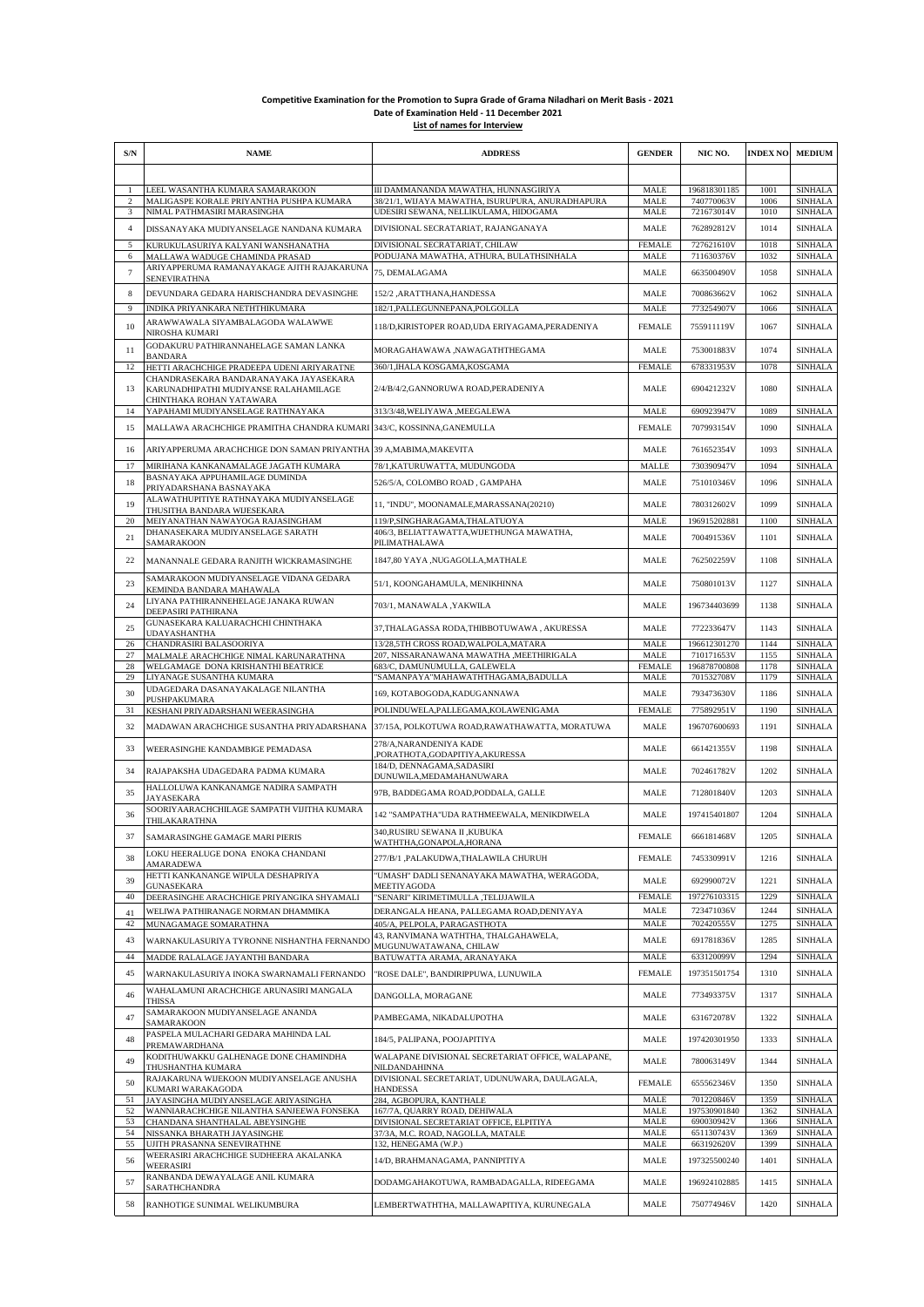| 59         | PADAGALA WITHARANAGE UPUL LAKMINI<br>WITHARANAGE                                | 3, JAYAWICKRAMAGAMA, MAHAWELI SINGHAPURA,<br><b>WELIKANDA</b>                                     | MALE                         | 733111801V                 | 1432         | <b>SINHALA</b>                   |
|------------|---------------------------------------------------------------------------------|---------------------------------------------------------------------------------------------------|------------------------------|----------------------------|--------------|----------------------------------|
| 60         | ANTHONI SILVAGE AJITH CHRISANTHAS                                               | 35/1F, NEGAMBO RAUM ROAD, DANKOTUWA                                                               | MALE                         | 680482187V                 | 1442         | <b>SINHALA</b>                   |
| 61         | DISSANAYAKE MUDIYANSELAGE WASANTHA<br>PRIYADARSHANA DISSANAYAKE                 | POONEWA, MEDAWACHCHIYA                                                                            | MALE                         | 730582072V                 | 1476         | <b>SINHALA</b>                   |
| 62         | HERATH MUDIYANSELAGE JINENDRA CHAMINDA                                          | 638, HANGILIPOLA, BALALLA, MAHO                                                                   | MALE                         | 712181540V                 | 1478         | <b>SINHALA</b>                   |
| 63         | <b>BANDARA</b><br>DISSANAYAKE MUDIYANSELAGE TILAK ROHANA                        | TILAKA SIRE, THANNUGE, PASSARA                                                                    | MALE                         | 662380822V                 | 1481         | <b>SINHALA</b>                   |
|            | DISSANAYAKA<br>HETTIPATHIRANNAHELAGE CHAMPIKA PRIYANGANI                        |                                                                                                   |                              |                            |              |                                  |
| 64<br>65   | KARUNASEKARA<br>THENNAKOON WEERAKODY MANJULA KUMARA                             | 367/A, NAIWALA ROAD, UDUGAMPOLA<br>DIMUTHU, SAMAGI PEDESA, AMBAGASDOWA                            | <b>FEMALE</b><br><b>MALE</b> | 738142217V<br>743282230V   | 1490<br>1493 | <b>SINHALA</b><br><b>SINHALA</b> |
| 66         | KUMARAGE PRASAD DAMMIKA ANURUDDHA                                               | 426/1/A, KANDANGAMA, KADUGANNAWA                                                                  | MALE                         | 733632437V                 | 1496         | <b>SINHALA</b>                   |
| 67         | SAMARAWICKRAMA HETTIARACHCHIGE PIYASENA                                         | 219/B, KAPUGAMPOTHA, WEERAKETIYA                                                                  | MALE                         | 670740587V                 | 1498         | <b>SINHALA</b>                   |
| 68         | HERATH MUDIYANSELAGE LOKUBANDARA                                                | DIVISIONAL SECRETARY OFFICE, PASSARA                                                              | MALE                         | 671020693V                 | 1501         | <b>SINHALA</b>                   |
|            | SAMARASINGHE<br>SASARASINGHE ARACHCHILAGE RASIKA CHAMINDA                       |                                                                                                   |                              |                            |              |                                  |
| 69         | SASARASINGHE                                                                    | 86/18, BERNS RATHWATTA MAWATHA, BALANGODA                                                         | MALE                         | 197029103128               | 1509         | <b>SINHALA</b>                   |
| 70         | NAKANDALAGE DON HAROON SANJEEWA<br>WEERASINGHE WASALA MUDHIYANSELAGE SAMAN      | BRIEF WATHTHA, KALAWILA, BERUWALA                                                                 | MALE                         | 721660460V                 | 1514         | <b>SINHALA</b>                   |
| 71         | <b>BANDARA WEERASINGHE</b>                                                      | 4, KARANDAGOLLA, KUNDASALE                                                                        | MALE                         | 703404332V                 | 1518         | <b>SINHALA</b>                   |
| 72<br>73   | PEDURU KANKANIGE SISIRA INDRALAL PERERA<br>PAHALA GEDARA GAMINI KURUNASENA      | 368/2, KOSWATTA, THALANGAMA NORTH, BATTARAMULLA<br>3/10, BULANAWEWA, DEWAHUWA                     | MALE<br><b>MALE</b>          | 750990096V<br>720494272V   | 1537<br>1543 | <b>SINHALA</b><br><b>SINHALA</b> |
| 74<br>75   | WIDANAGE DON SANATH LAXMAN MAHATHANTHILA<br>DOMMANIGE SAMAN JAYALATH            | UDAPOLA, DERANIYAGALA<br>NUGETHOTA ROAD, DIVITHURA, ETHKANDURA (80458)                            | <b>MALE</b><br>MALE          | 196407600010<br>703291740V | 1550<br>1552 | <b>SINHALA</b><br><b>SINHALA</b> |
| 76         | WEERASINGHE ARACHCHIGE ABEYDEERA                                                | TEMPLE ROAD, PANAGAMA, DELA, RATHNAPURA                                                           | <b>MALE</b>                  | 652321135V                 | 1553         | <b>SINHALA</b>                   |
| 77         | <b>WEERASINGHE ARACHCHI</b><br>WEERAWARDANA JAYASOORIYA APPUHAMILAGE            | DIVISIONAL SECRETARIAT, DIVULAPITIYA                                                              | MALE                         | 197211702970               | 1554         | <b>SINHALA</b>                   |
| 78         | PUSHPASANTHA JAYASOORIYA<br>ALUTHGEDARA PRIYANTHA WIMALASIRI                    | 152/7A, KANDAPITAWALA, HATHTHOTAAMUNA                                                             | MALE                         | 732480528V                 | 1558         | <b>SINHALA</b>                   |
| 79         | NANDANA DHARMAPRIYA BANDARA AMARASINGHE                                         | 658, MUDDARA WATTA, TITTAWELLA, KURUNEGALA                                                        | MALE                         | 196217302021               | 1567         | <b>SINHALA</b>                   |
| 80<br>81   | WICKRAMAGE NIHAL RANJITH<br>DON PRANEETH KULASEKARA                             | 84, SAPUGAHAYAYA, MIDDENIYA<br>117, KANKANAMGEDARA, KABURAWALA, BADURALIYA                        | <b>MALE</b><br><b>MALE</b>   | 673242588V<br>662470953V   | 1568<br>1569 | <b>SINHALA</b><br><b>SINHALA</b> |
| 82         | CHANDRASEKARA MUDIYANSELAGE SAMPATH RUWAN                                       | DIVISIONAL SECRETARIAT, MAHARA, RANMUTHUGALA,                                                     | MALE                         | 722610237V                 | 1570         | <b>SINHALA</b>                   |
| 83         | ILANDARA PEDIGE GAMINI UDAYALAL                                                 | <b>KADAWATHA</b><br>SIRISEWANA, SAMAGI JANAPADAYA, THORANAKADA,                                   | MALE                         | 701264576V                 | 1573         | <b>SINHALA</b>                   |
| 84         | LIYANA ARACHCHI CHANDRIKA PRIYANTHA                                             | EHELIYAGODA<br>18, DIWURUMPITIYA, GETAHETHTHA                                                     | MALE                         | 711742565V                 | 1574         | <b>SINHALA</b>                   |
| 85         | THAMBUWITA MADDUMA ARACHCHIGE VINDYA                                            | 33/B, WEKANDA ROAD, HOMAGAMA                                                                      | <b>FEMALE</b>                | 738171942V                 | 1575         | <b>SINHALA</b>                   |
| 86         | LAKSHITHA<br>AMBAGAHA GEDARA CHANDRATHILAKA                                     | 106, KATHARAGAMA ROAD, GALNEWA                                                                    | MALE                         | 662421413V                 | 1577         | <b>SINHALA</b>                   |
| 87<br>88   | MUNASINGHE ARACHCHIGE MAHINDA<br>MAPEWATTE SUNIL ABESINGHE                      | MUNASINGHE, BUKANDAYAYA, KATUWANA<br>HALAMBAGASWEWA, PEMADUWA                                     | MALE<br><b>MALE</b>          | 641700509V<br>670023230V   | 1579<br>1584 | <b>SINHALA</b><br><b>SINHALA</b> |
| 89         | NANHAMIGE JAYANTHA PREMAWANSHA                                                  | RANDOOWA, PEMADUWA                                                                                | MALE                         | 731361177V                 | 1586         | <b>SINHALA</b>                   |
| 90         | CHAMINDA PRIYADARSANA NETHTHIKUMARA                                             | 143, SIRINIWASA, MEEGAHAKIULA                                                                     | <b>MALE</b>                  | 691720411V                 | 1589         | <b>SINHALA</b>                   |
| 91         | DANAPALA MUDIYANSELAGE ANULAWATHE<br>DISSANAYAKA                                | APSARA, NEAR THE TEMPLE, MAPAKADAWEWA,<br>MAHIYANGANAYA                                           | <b>FEMALE</b>                | 697994190V                 | 1594         | <b>SINHALA</b>                   |
| 92         | KALUTHANTHREEGE THISARANI DEEPTHI SANDAREKA                                     | 322/8, USWATTA, KOTUWILA, WELLAMPITIYA                                                            | <b>FEMALE</b>                | 786301505V                 | 1599         | <b>SINHALA</b>                   |
| 93<br>94   | THOMAS HEWAGE KAAMAL PRIYANI VITHANAGE<br>CHAMPIKA KARUNATHUNGE                 | DIVISIONAL SECRETARIAT, KARANDENIYA<br>27, GUNATHILAKA WATHTHA, WADDUWA                           | FEMALE<br><b>FEMALE</b>      | 196664300115<br>708381683V | 1600<br>1606 | <b>SINHALA</b><br><b>SINHALA</b> |
| 95         | KITHULAWALANA KANKANAMAGE SAMANTHA<br>KARUNASINGHE                              | DHANNIYAWA, DIWULANKADAWALA                                                                       | MALE                         | 196617602284               | 1614         | <b>SINHALA</b>                   |
| 96<br>97   | LATHA PATHIRANA RAJAPAKSHA<br>NISHANTHA MANJULA HORAWALA                        | AKMEEMANA DIVISIONAL SECRETARIAT, WALAHANDUWA                                                     | FEMALE<br>MALE               | 655812806V<br>712960299V   | 1618<br>1635 | <b>SINHALA</b><br><b>SINHALA</b> |
| 98         | SAMANTHA UDAYA KUMARA BALASURIYA                                                | 29/C, SUWANDACHCHIMULLA, PAYAGALA<br>50, GALKULAMA, KOTTUKACHCHIYA(61532)                         | <b>MALE</b>                  | 196810500744               | 1637         | <b>SINHALA</b>                   |
| 99<br>100  | SUDUHAKURUGE RANJITH DAYASENA<br>HETTIARACHCHIGE ANUSHA SAMANTHI                | F 73, POLPITIYA, WELIHELA TENNA, YATIYANTOTA<br>DIVISIONAL SECRETARIAT, PALINDANUWARA, BADURALIYA | MALE<br><b>FEMALE</b>        | 633321302V<br>73544038IV   | 1639<br>1649 | <b>SINHALA</b><br>SINHALA        |
| 101        | JAYASOORIYA ARACHCHIGE DONA MALLIKA                                             | 80, METHSIRI UYANA, MAHOLAWA, BOPITIYA                                                            | <b>FEMALE</b>                | 667960533V                 | 1652         | <b>SINHALA</b>                   |
| 102        | SWARNAKANTHI<br>KORATUWE WATHTHE DHARMAPALA                                     | 206, KANDAKUMBUR, RAKWANA                                                                         | MALE                         | 732902309V                 | 1654         | <b>SINHALA</b>                   |
| 103        | WADUGEDARA CHAMINDA PRABATH SANDARATH<br>KANGARA MUDIYANSELAGE NILANTHI RANJANI | HARTFIELD WATHTHA, RATHMALKADUWA, GAMPOLA                                                         | MALE                         | 730812809V                 | 1669         | <b>SINHALA</b>                   |
| 104        | <b>KUMARIHAMY</b>                                                               | 174, BOWALA, GAMPOLA                                                                              | <b>FEMALE</b>                | 718332923V                 | 1671         | <b>SINHALA</b>                   |
| 105        | WASALA MUDIYANSELAGE SUDDAHAMI<br>MUTUBANDAGE NAWARATHNA                        | DIVISIONAL SECRETARIAT, OFFICE, THALAWA                                                           | MALE                         | 710012822V                 | 1674         | <b>SINHALA</b>                   |
| 106        | HEWAWASAM THUDUWAGE JAYAMALI<br>KANKANTHRIGE CHAMINDA SISIRA KUMARA             | MAGADENIYA WATTA, NARAWALA, PODDALA                                                               | <b>FEMALE</b>                | 197881104095               | 1688         | <b>SINHALA</b>                   |
| 107        | PREMARATHNE                                                                     | 35/1, HANDURUMULLA, MIRIGAMA<br>UDUNUWARA DIVISIONAL SECRETARIAT, DAULAGALA,                      | MALE                         | 730150598V                 | 1705         | <b>SINHALA</b>                   |
| 108        | DANGEDARA WATTE SITHILA KUMARASIRI                                              | <b>HANDESSA</b>                                                                                   | MALE                         | 731891273V                 | 1729         | <b>SINHALA</b>                   |
| 109        | HEWA WADUGE SAMAN THILAK                                                        | 205/5/B, BEHIND OF SCHOOL, MAHASENPURA,<br>THISSAMAHARAMA                                         | MALE                         | 196721401087               | 1731         | <b>SINHALA</b>                   |
| 110        | WICKRAMASINGHE MUDIYANSELAGE PREMACHANDRA<br>WICKRAMASINGHE                     | LENAPALASSA, KOSDENIYA                                                                            | MALE                         | 690393042V                 | 1733         | <b>SINHALA</b>                   |
| 111        | THENNAKOOM MUDIYANSELAGE GHOTHABHAYA<br><b>THENNAKOON</b>                       | THORAPITIYA, KATUPOTHA                                                                            | MALE                         | 711462627V                 | 1736         | <b>SINHALA</b>                   |
| 112<br>113 | KURUGALAGE DON RAJA RATHNASIRI<br>DODANGASTENNE GEDARA RATHNA DESHAPRIYA        | 194, KOSGOLLAGE WATHTHA, WEWALPANAWA, PADUKKA<br>130/1 KONAKALAGALA, ALAWATHUGODA                 | MALE<br>MALE                 | 612850135V<br>710662762V   | 1757<br>1767 | <b>SINHALA</b><br><b>SINHALA</b> |
|            | WEERASOORIYA MUDIYANSELAGE DIVARATHNA                                           | 7, KANDY ROAD, RIKILLAGASKADA                                                                     | MALE                         | 732743065V                 | 1768         | <b>SINHALA</b>                   |
| 114        | BANDARA WEERASOORIYA<br>RATNAYAKE MUDIYANSELAGE PRASAD MAHINDA                  | REKITIPE, UNANTENNA, HANGURANKETHA                                                                | MALE                         | 701861361V                 | 1769         | <b>SINHALA</b>                   |
| 115<br>116 | <b>RATNAYAKE</b><br>PATHIRANNEHELAGE ANURA GUNASEKARA                           | GALATHARAYA, ALAWWA.                                                                              | MALE                         | 662842354V                 | 1777         | <b>SINHALA</b>                   |
| 117<br>118 | SUDDAHAMIGE ANURA DISSANAYAKE<br>JEEWANDARALAGE NILANTHI KUMARI                 | 177, KETAKALE, KIRALOGAMA<br>35/1, HANDURUMULLA, MIRIGAMA                                         | MALE<br><b>FEMALE</b>        | 741252511V<br>745610919V   | 1792         | <b>SINHALA</b><br><b>SINHALA</b> |
|            | BAMBARENDA GAMAGE THARANGA SUMUDU                                               | DIVISIONAL SECRETARIAT, YAKKALAMULLA, GALLE                                                       | MALE                         | 793552610V                 | 1793<br>1795 | <b>SINHALA</b>                   |
| 119<br>120 | <b>CHINTHAKA</b><br>MADUWE HEWA ASHA VINIGRAT                                   | 472/20, ELPITIYA ROAD, BOGAHAWATHTHA, AMBALANGODA.                                                | <b>FEMALE</b>                | 697811940V                 | 1804         | <b>SINHALA</b>                   |
| 121        | GANEGODA GE AJITH UDAYA KUMARA                                                  | NO,5/5, HABARANA ROAD, MINNERIYA.                                                                 | MALE                         | 683361186V                 | 1809         | <b>SINHALA</b>                   |
| 122        | MADURASIRI WIMALANATH BODAWALA                                                  | DIVISIONAL SECRETARIAT, THAMBUTHTHEGAMA                                                           | MALE                         | 762109700V                 | 1813         | <b>SINHALA</b>                   |
| 123        | RAJAPAKSE DISANAYAKALAGE RANATHUNGE                                             | DIVISIONAL SECRETARIAT, THAMBUTHTHEGAMA<br>498/B, SURAWEERA MAWATHA, MEWELA ROAD,                 | MALE                         | 710382212V                 | 1816         | <b>SINHALA</b>                   |
| 124        | KAHAWE HAPUTHANTHIRIGE ANANDA PATHMASIRI                                        | PETHIYAGODA, KELANIYA                                                                             | MALE                         | 622110482V                 | 1823         | <b>SINHALA</b>                   |
| 125<br>126 | ELLEPOLA ALUTH GEDARA AJANTHI SHYAMA<br>ETHULGE RALALAGE SARATH GAMINI          | NO 06B, MANDALAPURA, DEHIWATHTHA<br>2ND BRIDGE, WEERAPITIYA, DIVIYAGALA                           | <b>FEMALE</b>                | 197852301740<br>722954580V | 1829<br>1830 | <b>SINHALA</b><br><b>SINHALA</b> |
|            | 127 ALGIRIYA LIYANAGE RUWAN INDRAJITH                                           | MORAGAHAPALLAMA, AMPARA<br>DIVISIONAL SECRETARIAT, IMADUWA                                        | MALE<br>MALE                 | 730382871V                 | 1836         | <b>SINHALA</b>                   |
|            |                                                                                 |                                                                                                   |                              |                            |              |                                  |